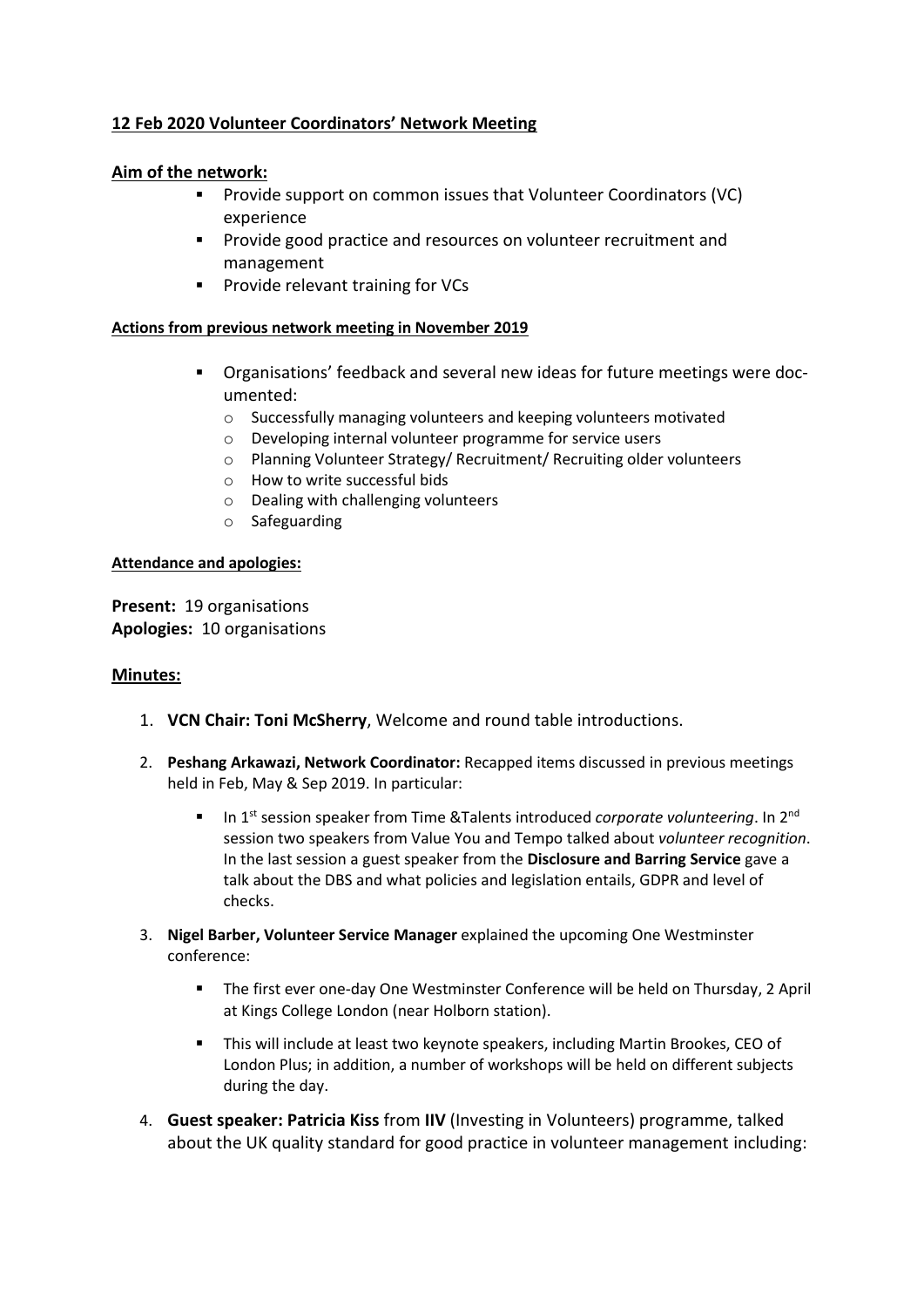- What IIV is
- The quality areas for good practice
- The benefits
- The process
- Meaningful experiences for volunteers
- Some feedback from organisations

# **Networking break**

- 5. **Guest speaker: Paola Pagliarin** from **Time & Talents** explained how the team facilitates the engagement between corporate and community.
	- Supporting charities with manual tasks improves communities where there is limited capacity and resource.
	- Employee use the skills developed through their careers to effect change in the community.
	- Involves mentoring in schools, typically in support of employability.
	- Sharing skills to give people in the community the tools they need to lead a self-sufficient life.
- 6. **Questionnaire:** Volunteer coordinators were asked to give feedback on:
	- What part of the network meeting did you find most useful?
	- What would you like to gain from the network?
	- What is your aim or goal? Have you any suggestions for the next network meeting?
	- What other support would you like us to provide, for example, training?
	- Would you like to cover any specific topic for future networks?

# **7. News and Updates**

- **Codesign Workshop:** Management consultancy company, Red Quadrant has run five workshops to look at the way forward for voluntary sector contracts currently funded by WCC. There will be a chance for staff/volunteers from Westminster Voluntary Sector to give their views and input at a session being coordinated by Red Quadrant at the Westminster Community Network meeting being held on Wednesday, 25 February
- Upcoming training sessions: Recruiting and Retaining Volunteers – On 18 March 2020 from 10am – 14pm at One Westminster Office, 37 Chapel St, NW1 5DP. Second 'Improve your presentation skills' – time and location will be confirmed ASAP Customer Service Training – time and location will be confirmed.
- Team London & One Westminster website update
- Introduction to volunteering: Attendees looked at this WAES flyer which details dates and location for this course.

# **Next meeting Time/Date and Location TBC**